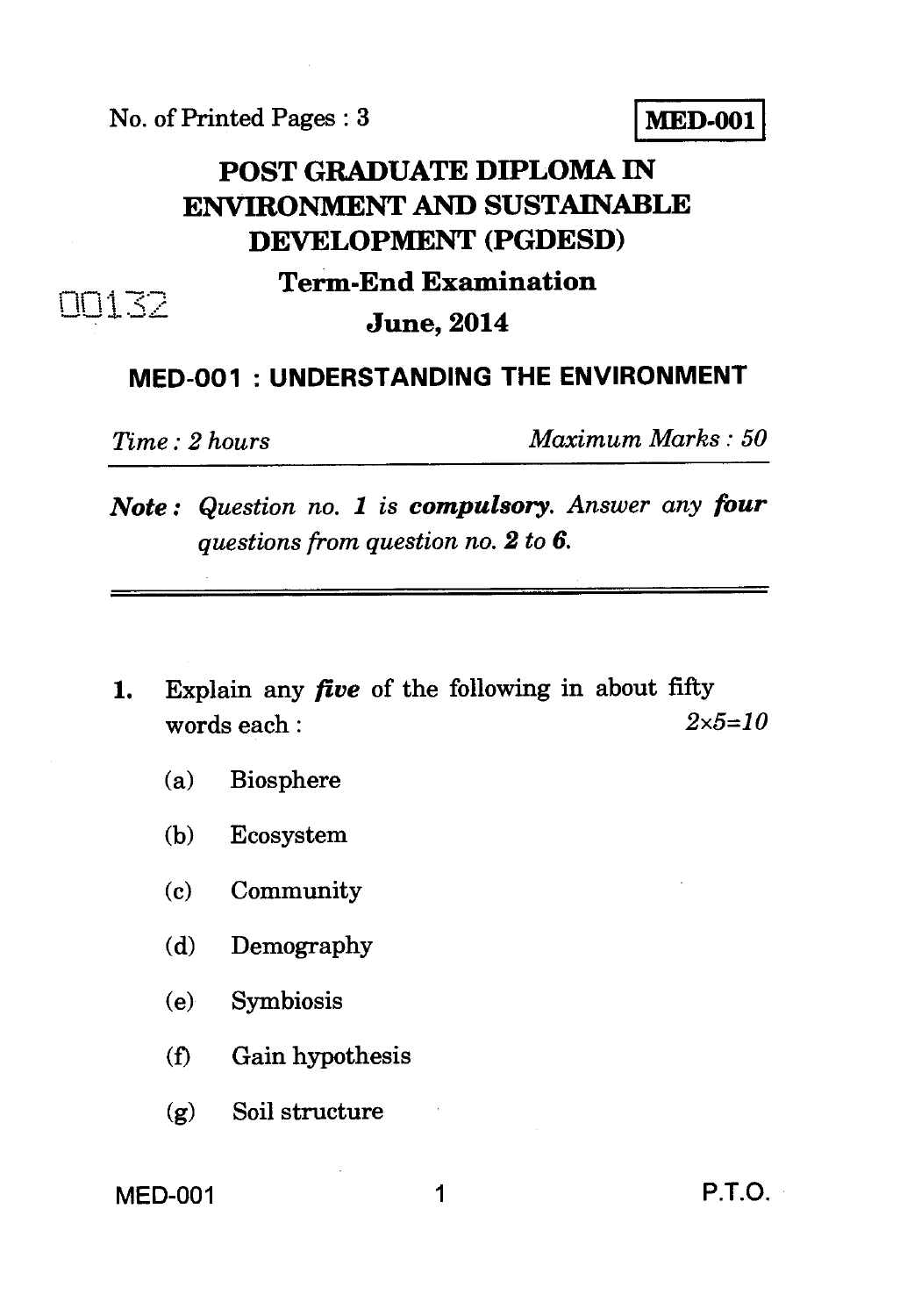**2.** (a) The first law of thermodynamics or the law of conservation of energy governs energy flow into and within food webs. Explain this with suitable examples.

### **OR**

How does energy flow through an ecosystem ? Explain with a suitable diagram.

- (b) Discuss in detail the causes of environmental degradation citing suitable examples.
- **3.** Answer any *two* of the following :

| (a)        | Give any five renewable energy sources<br>with brief description of each. |  |
|------------|---------------------------------------------------------------------------|--|
| $\sqrt{L}$ | $\omega$                                                                  |  |

- (b) "Ozone is both a protector and a problem for us." Elaborate this statement. 5
- (c) Discuss the chemical and physical properties of water that have made it an essential component of living organisms.  $\overline{5}$
- **4.** (a) What are air currents ? How do they affect the global pattern of climate ?  $5$ 
	- (b) How does water pollution affect the environment and human health ?  $5$

### **OR**

Explain the relationship between growth of a population and the carrying capacity of the environment. Give the sigmoid curve for population growth. *5* 

MED-001 2

5

 $\mathcal{F}_{0}$ 

5